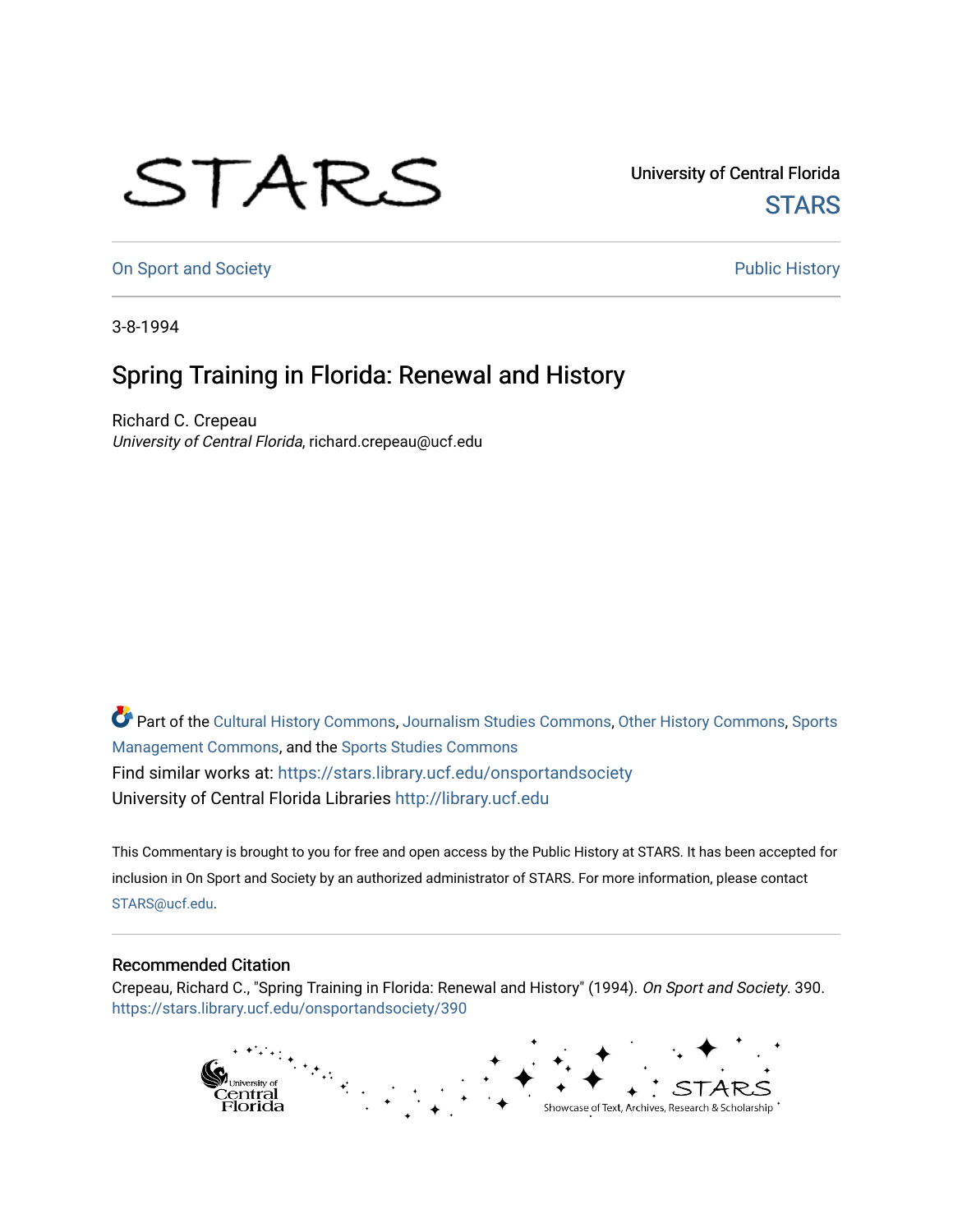## SPORT AND SOCIETY FOR ARETE March 8, 1994

There is no other time like it in sport.

Spring training in Florida is a dream, a fantasy, and a time of eternal optimism. It is a dream for all those caught in the endless winter trying to become spring. And it is a dream for all those players at every level of the game trying to start or consummate the march to the majors.

It is a fantasy for those who sit in the snow and imagine themselves in the warm sun, hearing the familiar sounds of a ball being caressed into the pocket of a glove, or the crack of the bat--those marvelous sounds of baseball.

It is the time of renewal, a spring ritual tied to the rural rhythms of an earlier age, a time when everyone is young, everyone has hope. The dreams of pennants will ultimately be crushed in the passage of time, but for the moment everyone is in first place, everyone an optimist.

Is there any other sport in which dreams are so tied to the simple rituals of practice?

For over a century now spring training has been taking place in Florida and the relationship between the sunshine state and baseball has been one of reciprocal impact. It is generally accepted that the first spring training took place in 1886 and the first spring training in Florida was two years later when the Washington Statesmen of the National League came to Jacksonville. Connie Mack, a skinny second-string catcher on that team, recalled some years later that it was a long and difficult trip to Florida by train. Room and board for the players was a dollar a night.

Not until the arrival of Al Lang in St.Petersburg in 1911 did spring training take firm hold in Florida. Lang worked hard to persuade teams to train in his adopted city, and to convince the city to offer incentives to attract major league teams.

The first year of significant spring training activity in the state came in 1918 when the Philadelphia Phillies trained in St.Petersburg. The Braves were in Miami, and the Pirates and Athletics in Jacksonville. The war slowed these developments, but by 1923 Florida was firmly established as the home of spring training.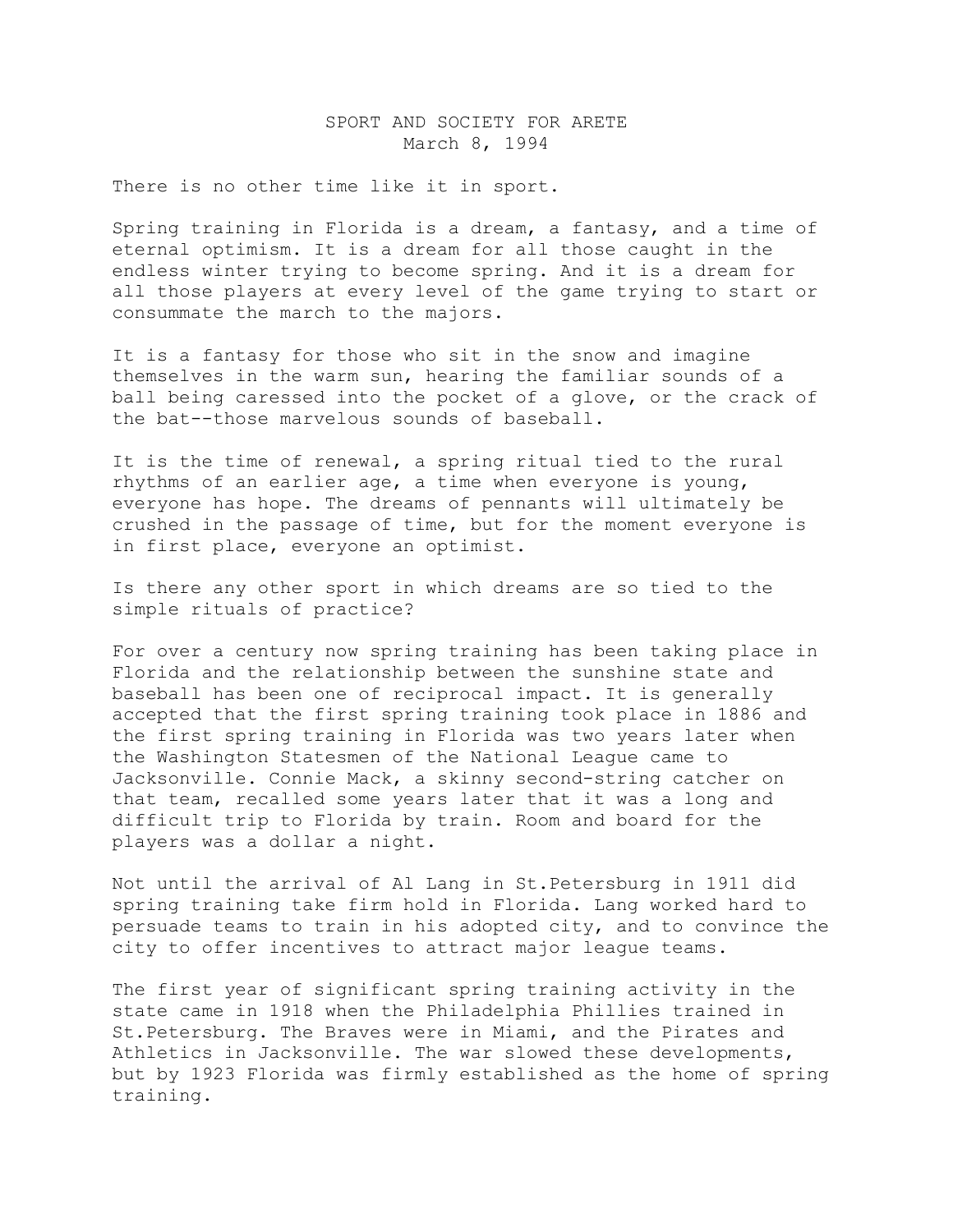In the early Twenties as Florida's real estate market began to percolate, interest in spring training as a promotional tool grew. This relationship can be seen in the work of Joe Tinker in Orlando. Tinker had become a baseball legend as the third baseman in the Cub's infield, and was immortalized by Franklin P. Adams in "Baseball's Sad Lexicon" with its recurring tag line, Tinker to Evers to Chance.

Tinker was president and manager of the Orlando entry in the Florida State League. He was deeply involved in real estate and as the boom developed he forsook his baseball interests to devote more time to speculation. He combined these interests when he was able to convince Cincinnati Reds owner Garry Herrmann to bring his team to Orlando to train in the new Tinker Field. The Reds arrived in 1923 and stayed for seven years, and more than coincidentally Joe Tinker became a major figure in Orlando real estate.

Although only a few hundred fans were in attendance at most spring games, Babe Ruth was a huge attraction. When the Yankees arrived in St. Petersburg people followed the Babe through the streets of the city hoping for an autograph or a word from the most famous baseball hero of this century.

In the 1930s thousands of the unemployed came to spring training camps, young men looking to find work in the game of their dreams. The hopes of the hopeless nearly overwhelmed the capability of Florida communities to respond as the hungry and desperate arrived in large numbers, some without shoes carrying only a glove and the clothes on their backs.

After another wartime lull spring training returned to Florida. In 1946 Jackie Robinson arrived for his first spring training in Daytona Beach. He was not welcomed by many as he began his quest to end segregation in baseball. Florida would be a difficult test for large numbers of black players trying to fulfill their baseball dreams. It was not until the 1960s that spring training sites were finally desegregated and then only at the insistence of black players like Bill White and Bob Gibson.

In subsequent years spring training evolved into big business. New Florida communities started giving away massive amounts of real estate to attract teams, and older sites like Orlando were abandoned. The crowds have grown as well and some of the quiet intimacy of spring training is in danger of being lost.